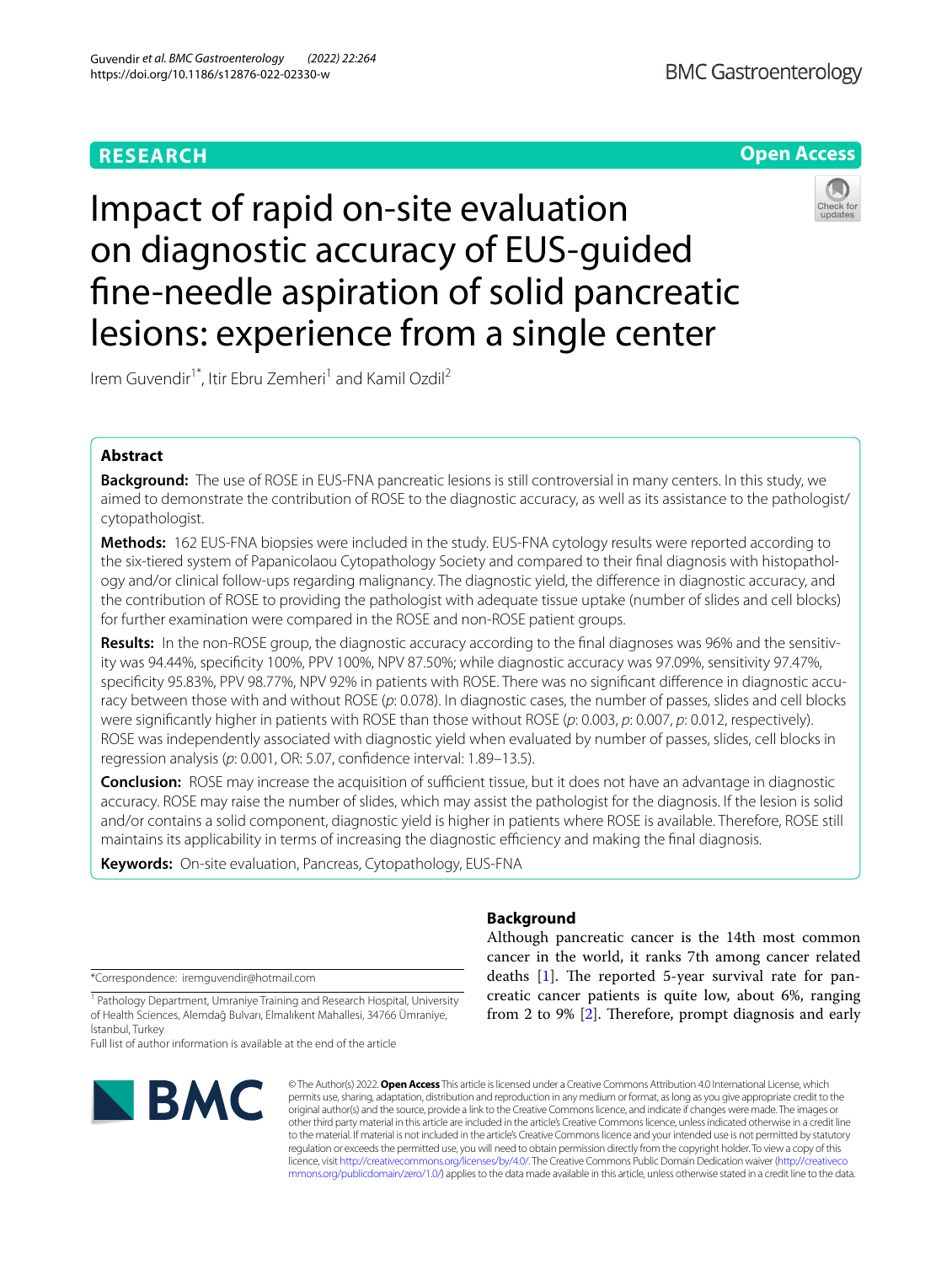initiation of treatment of pancreatic cancers is very critical for patients.

Today, endoscopic ultrasound guided fne needle aspiration (EUS-FNA) biopsy greatly contributes to the early diagnosis of pancreatic cancers. The correct interpretation of the cytological material and the communication between the pathologist and the clinician are very important, and the Papanicolaou Society of Cytopathology in Pancreatobiliary System (PSC-PS), revised in 2014, makes signifcant contributions to this goal [\[3](#page-6-2)]. However, tissue acquisition and diagnostic accuracy under EUS guidance are afected by various factors and their infuence on the diagnostic efficacy cannot be ignored. Type of needle, number of needle passes, endoscopist's experience, and rapid on-site evaluation (ROSE) are some of these factors. In addition, the higher amount of tissue obtained, better quality of the cytological material, and the availability of the cell block are among other factors that assist cytopathologists/pathologists [\[4](#page-6-3), [5\]](#page-6-4).

Regarding EUS-FNA, it can be argued that rapid onsite evaluation (ROSE) can greatly contribute to obtaining adequate tissue, and diagnostic efficacy and accuracy. As a matter of fact, when ROSE is not available diagnostic accuracy may be reduced by 10–15% [\[6](#page-6-5)]. In a metaanalysis, studies where ROSE was available had better sensitivity and slightly higher specifcity compared to studies without ROSE [[7\]](#page-6-6). However, many high-volume centers do not practice ROSE, since this process requires extra time and workforce but, low-volume centers still may need / practice it [[8](#page-6-7)]. It is important to demonstrate the contribution of ROSE to clinical practice and to optimize the evaluation. The ideal number of passes, and especially the number of slides and cell blocks required for adequate tissue acquisition and high diagnostic accuracy when ROSE is available, has not been adequately studied in the literature.

Our aim in this study was (1) to evaluate the impact of ROSE's availability on diagnostic accuracy of EUS-FNA biopsy of solid pancreatic lesions (2) to show the adequacy of tissue acquisition and diagnostic accuracy of EUS-FNA, if and how ROSE contributes to this (3) To investigate the efect of number of passes, number of slides and presence of cell block on diagnostic efficiency in EUS-FNA biopsies of pancreatic lesions when ROSE is available.

## **Methods**

Patients older than 18, who applied to the gastroenterology unit between 2016–2021 and underwent EUS-FNA biopsy for pancreatic lesion were evaluated retrospectively. The clinical follow-up of patients for at least 6 months after EUS-FNA biopsy, and the histopathological diagnoses obtained by surgery or tru-cut biopsy, if any, were analyzed. Patients whose follow-up were in other centers were evaluated using nation-wide medical electronic records. Patients' oncology admissions, treatments (chemotherapy-radiotherapy regimens for pancreatic malignancy) and other pathology reports, radiological work-ups, surgical follow-ups were analyzed. Patients whose follow-up results could not be reached and who had purely cystic lesions were excluded from the study.

Patients' histopathological diagnoses obtained by surgery or tru-cut biopsy were regarded as "fnal histopathology". Patients who were diagnosed with pancreatic carcinoma clinically and / or histopathologically and received oncological treatment were regarded to have "malignant clinical diagnosis".

A total of 162 EUS-FNA biopsies were included in the study. All EUS procedures were performed by the same experienced gastroenterologist. EUS-FNA cytology results were reported according to the six-tiered system of Papanicolaou Cytopathology Society (PSC-PC) [\[3](#page-6-2)]. Reported categories were as follows; "I- non-diagnostic"; "II- benign"; "III- atypical"; "IVa- neoplastic benign"; "IVb- neoplastic other"; "V- suspicion of malignancy"; "VI- malignant". Cytological diagnoses (malignant / nonmalignant) were compared with fnal histopathological and/or clinical diagnoses (malignant / non-malignant). "Diagnostic yield" was defned for cases which can be diagnosed other than category I according to PSC-PS. This study was approved by the ethics committee of the University of Health Sciences Umraniye Training and Research Hospital and meets the requirements of the Declaration of Helsinki.

#### **Technique**

All patients provided informed consent for endoscopy (Fujinon Fujiflm, Tokyo, Japan, VP-4450 HD, EG 580 UT) and EUS-FNA. The EUS-FNA was performed using 22 G needle.

ROSE was provided by pathology residents, pathologists or cytopathology technicians present in the endoscopy unit. The patients were divided into two groups with and without ROSE; without ROSE patients was evaluated as "non-ROSE" group. One or more air-dried Dif-Quick stained smear was prepared from each pass and qualifcation were granted. Remaining tissues were spread on slides and fixed in ethanol. The thick, white-yellowish colored biopsy material remaining at the needle tip after smears was fxed in tubes flled with 10% formaldehyde. Then the slides, which were fixed in ethanol, were stained with Papanicolaou stain in the pathology laboratory. The biopsy material was processed and embedded in paraffn blocks, 4.5–5-micron sections were taken and stained with Hematoxylin–Eosin. Slides and cell block sections,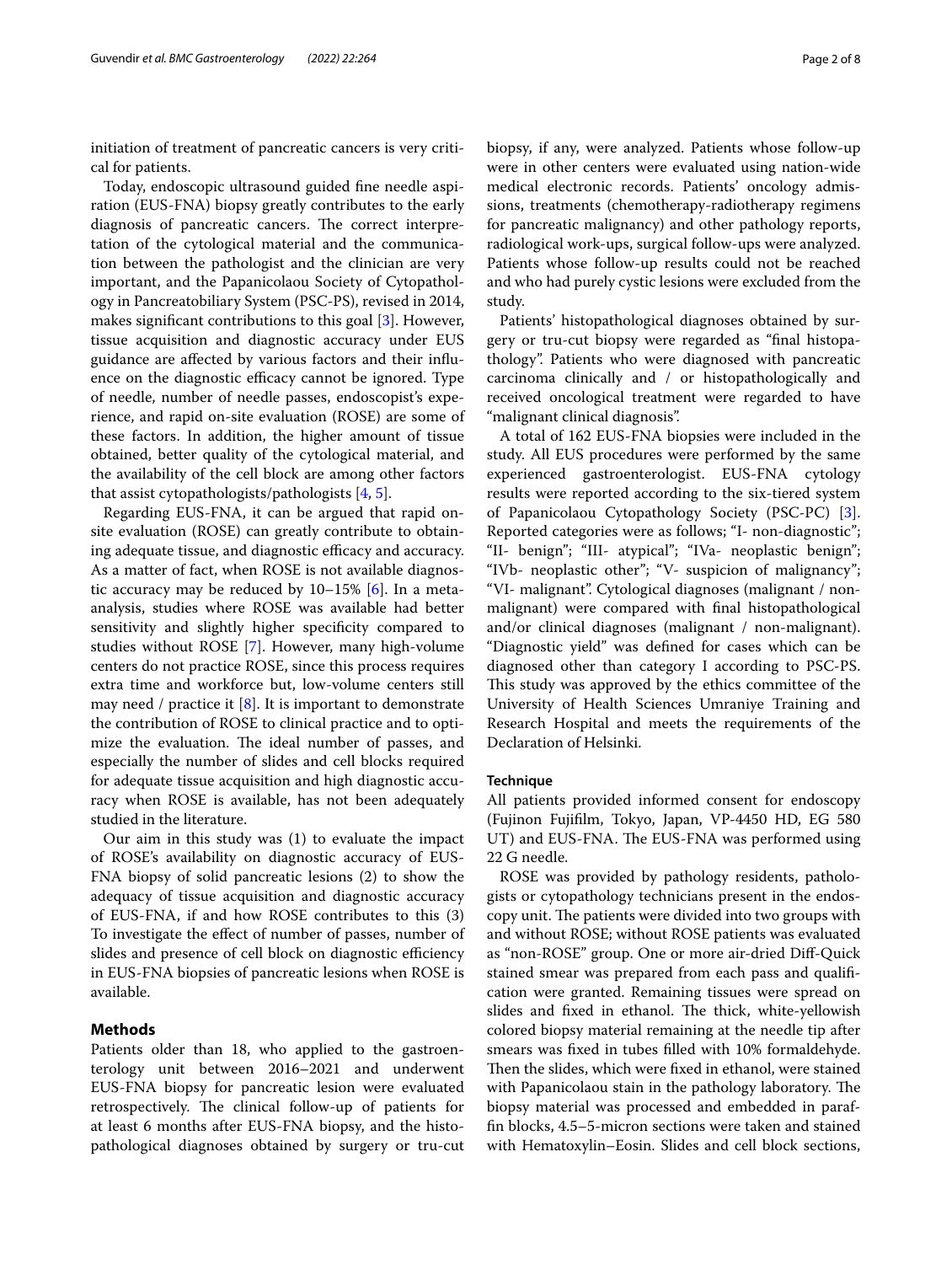were evaluated by two pathologists, immunohistochemical staining and molecular testing were performed when necessary.

#### **Statistical analysis**

Sensitivity, specificity, positive predictive value (PPV), negative predictive value (NPV), and diagnostic accuracy of PSC-PS were calculated using cytological diagnosis (benign or malignant) with the fnal histopathological and/or clinical diagnosis (malignant or nonmalignant). Non-diagnostic (category-I) cases were not included when calculating diagnostic accuracy. Based on distribution characteristics, results were expressed as mean $\pm$ standard deviation (SD) or median with interquartile range  $(IQR)$ . The comparison of qualitative variables was analyzed using the Pearson Chi-square test or Fisher exact test; Quantitative independent variables were compared using t-test and Mann Whitney U test for parametric and non-parametric distributions respectively.

The results were evaluated in 95% confidence interval and statistical signifcance level was defned as *p*<0.05. The analyzes were performed using IBM SPSS-21 (Statistical Package for Social Sciences, Chicago, IL, USA).

#### **Results**

162 cases with known fnal diagnosis were evaluated. 102 (62%) of the patients were male and the mean age in the whole group was  $60.54$  (23-86). There was no age difference between women and men (59.7  $\pm$  13.3, 61.8  $\pm$ 12.9 respectively, *p*: 0.6). In terms of EUS characteristics, 22 lesions were pure cystic, 36 lesions were cystic with accompanying solid components, and 104 lesions were pure solid.

ROSE was available for 121 cases, while it was not performed in 41 cases. The distribution of the lesions according to the anatomical regions of the pancreas were as follows; 33 in the uncinate, 71 in the head, 29 in the body, and 29 in the tail. There was no significant difference between the localizations of lesions according to the cystic / solid characteristic, the size of the lesions, or whether ROSE was performed.

The number of passes was significantly higher in patients with ROSE compared to patients without ROSE (median: 2, mean:1.79; 1, 1.37 respectively; *p*: 0.004). The median number of slides was also signifcantly higher in patients who underwent ROSE (Table [1](#page-2-0)). In addition, the median number of cell blocks obtained in patients with ROSE was 2, while it was 1 in patients without ROSE, and it was signifcantly higher in patients with ROSE (*p*<0.001) (Table [1](#page-2-0)).

Patients' PSC-PC results were reported as; category-I for 34 patients, cat.-II for 30, cat.-III for 18, cat.- IVa <span id="page-2-0"></span>**Table 1** Comparison of patients with/without ROSE by using passes of needles, slides and cell blocks

| Number of                                         | <b>Patients with</b><br>ROSE (n:121) | <b>Patients without</b><br><b>ROSE</b> (non-Rose<br>group)(n:41) | р       |
|---------------------------------------------------|--------------------------------------|------------------------------------------------------------------|---------|
| Passes of needles<br>(mean-median<br>min-max)     | $1.79 - 2$<br>$1 - 5$                | $1.37 - 1$<br>$1 - 6$                                            | N N 04  |
| Number of Slides<br>(mean-median<br>min-max)      | $9.9 - 9$<br>$1 - 27$                | $7.3 - 8$<br>$0 - 31$                                            | 0.001   |
| Number of Cell blocks<br>(mean-median<br>min-max) | $21 - 2$<br>$0 - 6$                  | $0.8 - 1$<br>$0 - 5$                                             | < 0.001 |

for 3, cat.-IVb for 10, cat.-V for 11, and cat.-VI for 56 patients (Table [2](#page-3-0)). Thirty-four of the lesions were nondiagnostic (category I) and rest (n: 128) were considered as diagnostic (category: II, III, IVa, IVb, V, VI). The cases with ROSE showed higher "diagnostic yield" than those without ROSE, and ROSE was related to obtaining a result in a diagnostic PSC-PS category (*p*: 0.001).

No signifcant diference was found between the diagnostic and non-diagnostic groups in terms of the number of passes, slides, and cell blocks (*p*: 0.79, 0.2, 0.09, respectively). In addition, in diagnostic cases ROSE was associated with higher number of passes, slides and cell blocks (*p*: 0.003, *p*: 0.007, *p*: 0.012, respectively). ROSE was also independently associated with diagnostic yield when evaluated together with number of passes, slides, cell blocks using regression analysis (*p*: 0.001, OR:5.07, confdence interval: 1.89–13.5).

Histopathological fnal diagnosis was obtained in 16% of the lesions (n:26), or determined according to the histopathological evaluation of tissue acquired from metastases, if any (Table [3](#page-3-1)). Accordingly, similar to various studies in the literature: categories II and IVa were regarded as benign (negative) while category III, IVb, V, VI were accepted as signifcant (positive) in terms of malignancy [[9](#page-6-8)].

Incompatibility with the fnal histopathological or clinical diagnosis was observed in 7 patients (0.54%). Three patients who were initially in category-II were diagnosed with pancreatic adenocarcinoma via histopathological examination of metastatic tissue, and one patient in category-III was regarded as chronic pancreatitis in their clinical follow-up. One of the two patients with category IVb was diagnosed with high grade PANIN on pathological examination of the Whipple resection, and the other with pancreatic ductal adenocarcinoma (Table-3). In addition, 2 patients in category IVb were diagnosed with pancreatic adenocarcinoma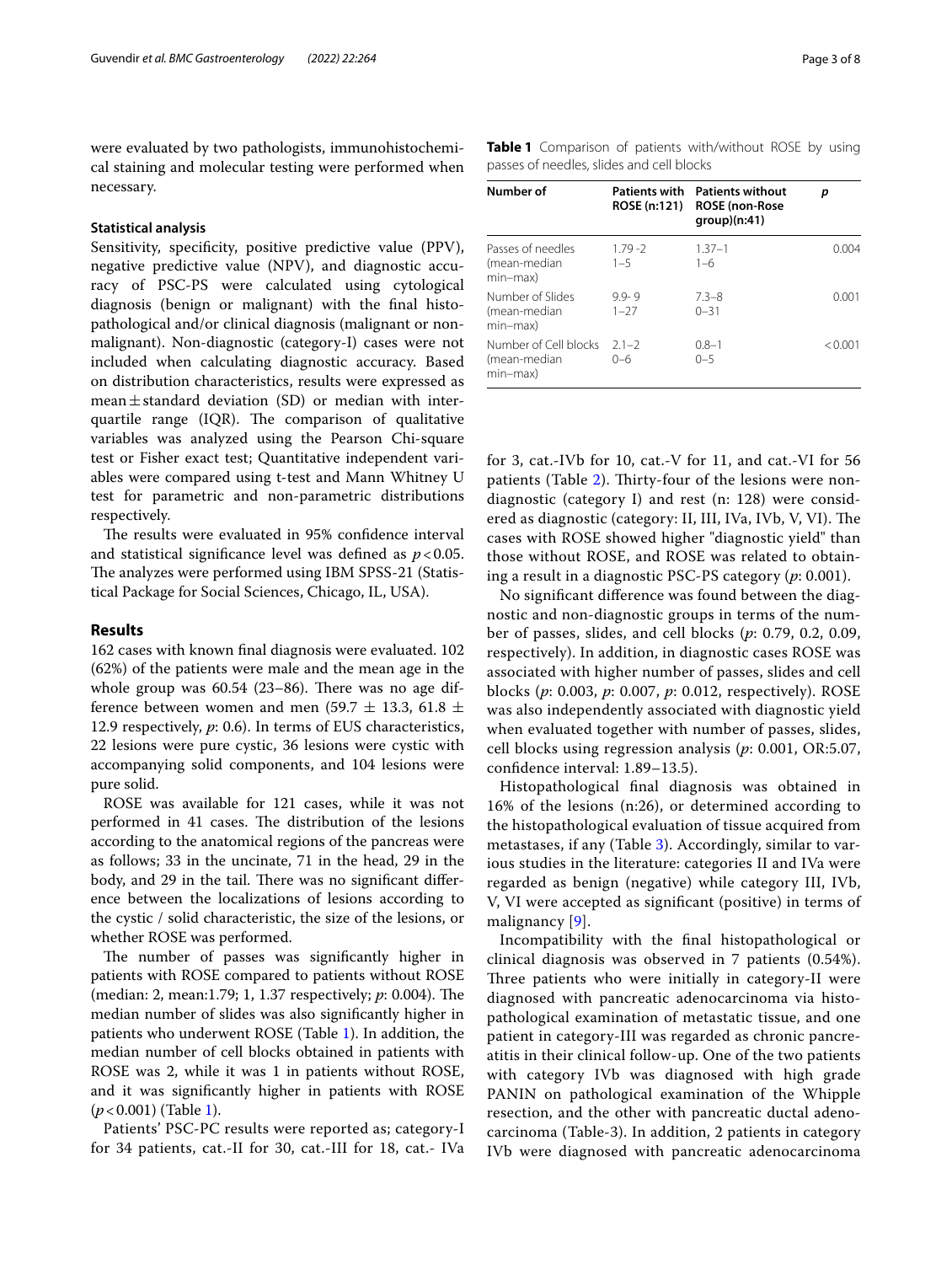<span id="page-3-0"></span>

|  |  |  |  | Table 2 Distribution of the cases according to Papanicolaou Society of Cytopathology for Pancreatobiliary System (PSC-PS) |
|--|--|--|--|---------------------------------------------------------------------------------------------------------------------------|
|  |  |  |  |                                                                                                                           |

| PSC-PS category               | n:162       | Biopsy or surgery<br>procedure (n:26) | Concordance with definite histopathological or<br>clinical diagnosis |
|-------------------------------|-------------|---------------------------------------|----------------------------------------------------------------------|
| I (non-diagnostic)            | 34(20%)     | 9                                     | 21 malignant, 13 benign                                              |
| II (benign)                   | 30(18.5%)   |                                       | 93.3% (3 of them false negative)                                     |
| III (atypical)                | 18(11%)     | 4                                     | 94.4% (1 of them false positive)                                     |
| IVa (neoplastic: benign)      | $3(0.18\%)$ | 0                                     | %100                                                                 |
| IVb (neoplastic: other)       | 10(0.61)    | 4                                     | 80% (3 of them had true positive but not concordant) *               |
| V (suspicious for malignancy) | 11(0.67%)   |                                       | %100                                                                 |
| VI (malignant)                | 56(34.5%)   | 4                                     | %100                                                                 |

\*One had high grade PANIN, one had ductal adenocarcinoma in their Whipple procedures. The other patient had accepted as pancreatic adenocarcinoma due to clinical follow ups

| No             | Sex | Age | Location | S/C | Size (mm) | <b>PSC-PS</b>   | <b>Histopathology Specimen</b> | <b>Histopathology Diagnosis</b>                   | Concordance |
|----------------|-----|-----|----------|-----|-----------|-----------------|--------------------------------|---------------------------------------------------|-------------|
|                | F   | 67  | Head     | C   | 28        |                 | Tru-cut                        | Panc. Adeno Ca                                    | <b>NA</b>   |
| 2              | F   | 62  | Body     | C   | 12        |                 | Tru-cut                        | Panc. Adeno Ca                                    | <b>NA</b>   |
| 3              | M   | 74  | Tail     | C   | 18        |                 | Sub.Pancreatectomy             | Panc. Adeno Ca                                    | <b>NA</b>   |
| $\overline{4}$ | M   | 57  | Tail     | C   | 16        |                 | Tru-cut                        | Panc. Adeno Ca                                    | <b>NA</b>   |
| 5              | F   | 32  | Tail     | C   | 36        |                 | Whipple                        | Mucinous cystic neplasia                          | <b>NA</b>   |
| 6              | Κ   | 61  | Head     | C   | 8         |                 | Whipple                        | Panc. Adeno Ca                                    | <b>NA</b>   |
| 7              | E   | 68  | Body     | C   | 59        |                 | Tru-cut                        | Panc. Adeno Ca                                    | <b>NA</b>   |
| 8              | F   | 33  | Tail     | C   | 48        |                 | <b>Distal Pancreatectomy</b>   | Mucinous Cystic Neoplasia                         | <b>NA</b>   |
| 9              | M   | 57  | Tail     | S   | 19        |                 | Whipple                        | Chronic Pancreatitis                              | Τ           |
| 10             | M   | 65  | Head     | S   | 25        | Ш               | Whipple                        | Chronic Pancreatitis                              | T           |
| 11             | M   | 57  | Head     | C   | 55        | $\parallel$     | Tru-cut                        | Chronic Pancreatitis                              | Τ           |
| 12             | F   | 54  | Tail     | S   | 30        | $\parallel$     | Whipple                        | <b>WON</b>                                        | Τ           |
| 13             | M   | 55  | Head     | S   | 50        | $\mathbb{H}$    | Tru-cut                        | Panc. Adeno Ca                                    | T           |
| 14             | M   | 73  | Uncinate | C   | 35        | $\  \ ^2$       | Whipple                        | Panc. Adeno Ca                                    | T           |
| 15             | M   | 54  | Head     | S   | 64        | $\  \ $         | Tru-cut                        | Follicular Lymphoma(G3b)                          | Τ           |
| 16             | M   | 65  | Body     | S   | 16        | $\  \ ^2$       | Whipple                        | Panc. Adeno Ca                                    | T           |
| 17             | M   | 64  | Uncinate | S   | 45        | $\  \ ^2$       | Whipple                        | Neuroendocrine Tumor(G3)                          | T           |
| 18             | M   | 28  | Head     | S   | 20        | $\  \ $         | Excision                       | Mixed Acinar Neuroendocrine T<br>Ductal Neoplasia |             |
| 19             | M   | 49  | Uncinate | C   | 32        | V <sub>1</sub>  | Whipple                        | Panc. Adeno Ca                                    | Τ           |
| 20             | F   | 74  | Head     | S   | 28        | V <sub>1</sub>  | Whipple                        | Panc Adeno Ca                                     | Τ           |
| 21             | F   | 72  | Head     | C   | 32        | V <sub>l</sub>  | Whipple                        | Panc Adeno Ca                                     | T           |
| 22             | M   | 65  | Tail     | C   | 43        | V <sub>1</sub>  | Sub. Pancreatectomy            | Ductal Adeno Ca                                   | T           |
| 23             | M   | 38  | Head     | S   | 27        | IV <sub>b</sub> | Whipple                        | High Grade PANIN                                  | F           |
| 24             | M   | 37  | Head     | C   | 16        | IV <sub>b</sub> | Whipple                        | <b>IPMN</b>                                       | T           |
| 25             | M   | 52  | Tail     | S   | 40        | <b>IVb</b>      | Whipple                        | Neuroendocrine Tumor(G1)                          | Τ           |
| 26             | M   | 66  | Head     | S   | 22        | IV <sub>b</sub> | Whipple                        | Ductal Adeno Ca                                   | F           |

<span id="page-3-1"></span>**Table 3** Cases which have defnitive histopathological diagnosis

*S*: solid, *C*: cystic, *PSC-PS*: Papanicolaou Society of Cytology in Pancreatobiliary System, *NA*: not available, *T*: true, *F*: false, *WON*: Walled of pancreatic necrosis, *Sub*: Subtotal

during clinical follow-up depending on clinical fndings and presence of metastases.

When cytological diagnoses according to PSC-PS were compared with the fnal clinical and histopathological diagnoses in terms of malignancy, sensitivity was 96.9%, specifcity was 96.8%, PPV was 98.9%, NPV was 90.9%, and diagnostic accuracy was 96.9%. For the group where ROSE was not available, the diagnostic accuracy was 96%, the sensitivity was 94.44%, specifcity 100%, PPV 100%, NPV 87.50%. Regarding examinations with ROSE,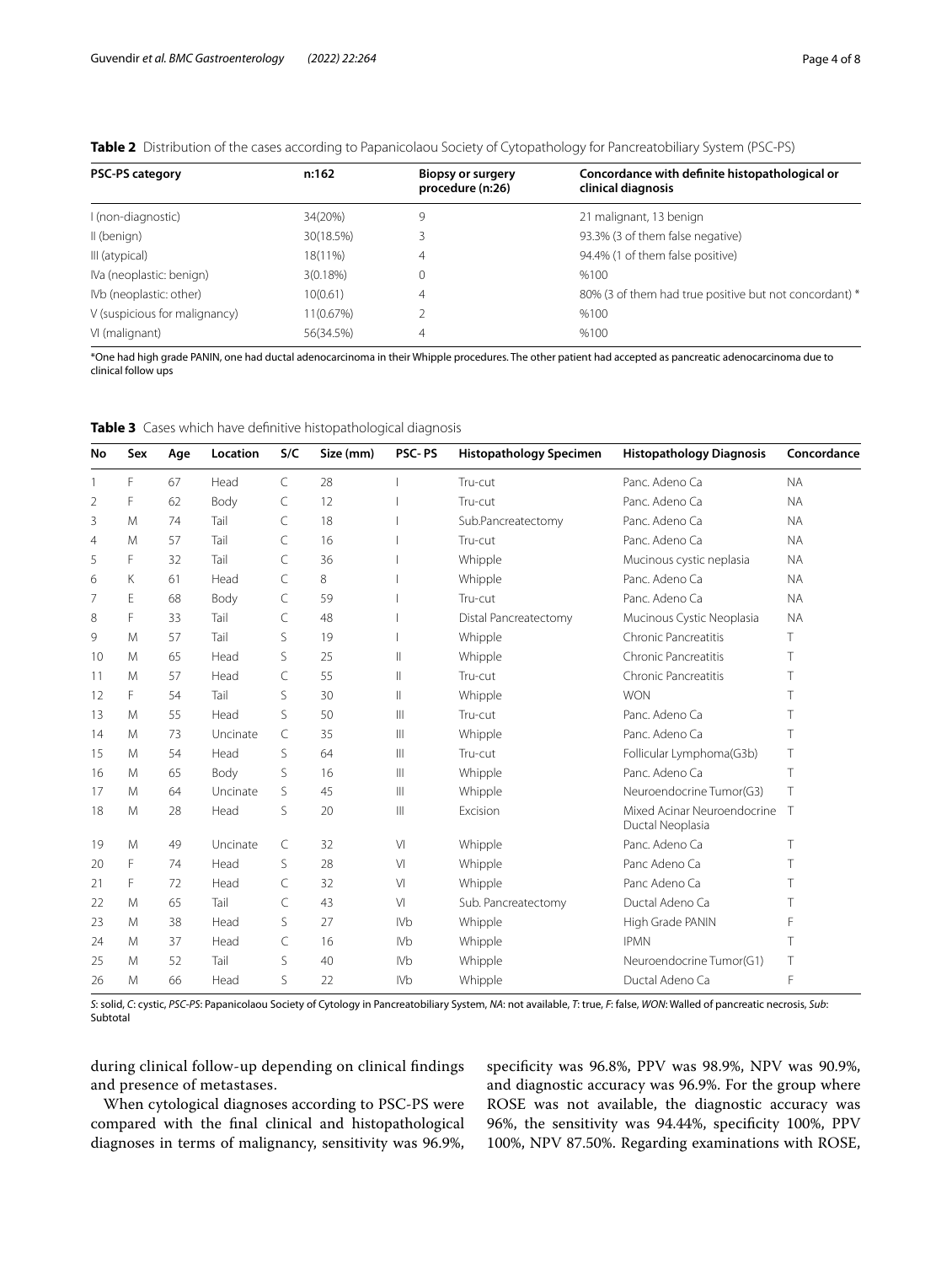### **Discussion**

One of our aims in this study was to assess the amount of tissue acquisition and diagnostic accuracy of EUS-FNA biopsy in pancreatic lesions. The compatibility of EUS-FNA PSC-PS categories with fnal clinical diagnosis or histopathology was quite high and parallel to the literature [\[10](#page-6-9)]. Discordancy of EUS-FNA cytology with fnal diagnoses was observed in 7 of 128 cases. ROSE was not available for 3 of these 7 patients. In a 57-year-old male patient, dense lymphocytes and histiocytes and a small number of ductal epithelial cells in cytology materials were evaluated in favor of chronic pancreatitis, reported as category-II and malignancy couldn't been excluded; However, the fnal diagnosis was accepted as malignancy during the clinical follow-up and patient received chemotherapy. Another 49-year-old male patient with category-II PSC-PS, had degenerated epithelial cells in cytological examination. ROSE was performed for this patient, however because of high clinical suspicion of malignancy, a second EUS-FNA biopsy was performed. The second biopsy resulted as category-V and the patient was treated as adenocarcinoma. 67-year-old female was diagnosed as category-II instead of non-diagnostic category because of the observed, even if, small number of honeycomb epithelial cells. This patient with extensive metastases was diagnosed with pancreato-biliary adenocarcinoma as a result of tru-cut biopsy of metastatic liver lesion. A 54-year-old male patient had a history of chronic pancreatitis and walled of necrosis, was diagnosed as category-III. Cytology was interpreted as possible reactive fndings due to the low number of atypical cells observed. Again, in the cytological materials of three patients who were diagnosed as category IVb and had clinical-cytological discordancy; difuse mucin, anisochoric, increased nucleus size, and atypical epithelial cells were present. The final diagnoses of these patients during follow-up were pancreatic cancer, high-grade PANIN, and pancreatic adenocarcinoma, and all were diagnosed histo-pathologically with Whipple materials.

Studies have focused mainly on solid lesions of the pancreas and report conficting results about the efect of ROSE on diagnostic accuracy [[11\]](#page-6-10). To a lesser extent, ROSE for cystic lesions of the pancreas has not been shown to have any signifcant efect on diagnostic accuracy, and there are even some studies emphasizing that ROSE should not be performed on cystic lesions [\[12](#page-6-11)]. Some reported data in the literature point that the demographic characteristics of the patients and the location of the lesions in the pancreas do not afect ROSE [\[13](#page-6-12)]. Also; in this study, patient's age, size of the lesions, and distribution of the lesion did not difer with availability of ROSE.

Another purpose of our study was to evaluate the necessity of ROSE. Since, the role of ROSE for adequate tissue acquisition with EUS-FNA biopsy still remains as one of the most discussed issues in practice. In centers where it is available, ROSE can facilitate material acquisition in difficult situations and thus provide suitable specimen for histological evaluation that will combine the benefts of cytology and histology. Iglesias-Garcia et al. showed that ROSE was associated with signifcantly fewer passes, fewer scant samples, higher diagnostic yield, and higher diagnostic accuracy for diagnosing malignancy [\[13\]](#page-6-12). Furthermore, Klapman et al. compared the EUS-FNA cytology results obtained by the same endosonographer at two centers, with and without ROSE. The diagnostic yield (regarding malignancy) was higher when a cytopathologist was present (58% vs 41.5%; *p*: 0.006), with a lower number of inadequate tissue specimens (9% vs 20%; *p*: 0.035) [[14](#page-6-13)]. However, on the contrary, Wani et al. compared the diagnostic yield and proportion of inadequate specimens undergoing EUS-FNA of pancreatic masses with (n: 121) and without (n: 120) ROSE, there was no diference between groups in the diagnostic yield (with ROSE 75.2% vs without ROSE 71.7%; *p*: 0.53) and proportion of inadequate specimens (9.9% vs 13.3%; *p*: 0.4). Procedures with ROSE had significantly lower number of passes  $(3.7 \text{ vs } 7; p < 0.001)$ . The overall procedure time, adverse events, number of repeat procedures, and cytologic characteristics of specimens were similar between groups [[15\]](#page-6-14). Wani et al. in another review stated that, ROSE does not impact the diagnostic yield for malignancy and the number of inadequate specimens, based on the available evidence. Therefore, they recommended that ROSE should be used in centers that have difficulty in achieving tissue adequacy  $[16]$  $[16]$  $[16]$ .

In this respect, the necessity of ROSE is still controversial. Some high-volume centers do not use ROSE due to its burden on time, human resources and workforce; but some studies emphasize the superiority of ROSE [\[3](#page-6-2), [5\]](#page-6-4). The diagnostic accuracy of EUS-guided tissue acquisition under ROSE is reported to be higher than 90% in most studies; however, comparable results have also been reported from some trials without ROSE [\[13,](#page-6-12) [17\]](#page-7-1). In one recent meta-analysis, authors found that there was no indication that ROSE improved the diagnostic yield (risk diference [RD], 0.04; 95% CI, 0.05–0.13) [[18\]](#page-7-2). In addition to these discussions, in this study, we showed that ROSE had a signifcant advantage over the non-ROSE group for diagnostic results, in the frst EUS-FNA biopsies. However, although ROSE was found to be signifcant in terms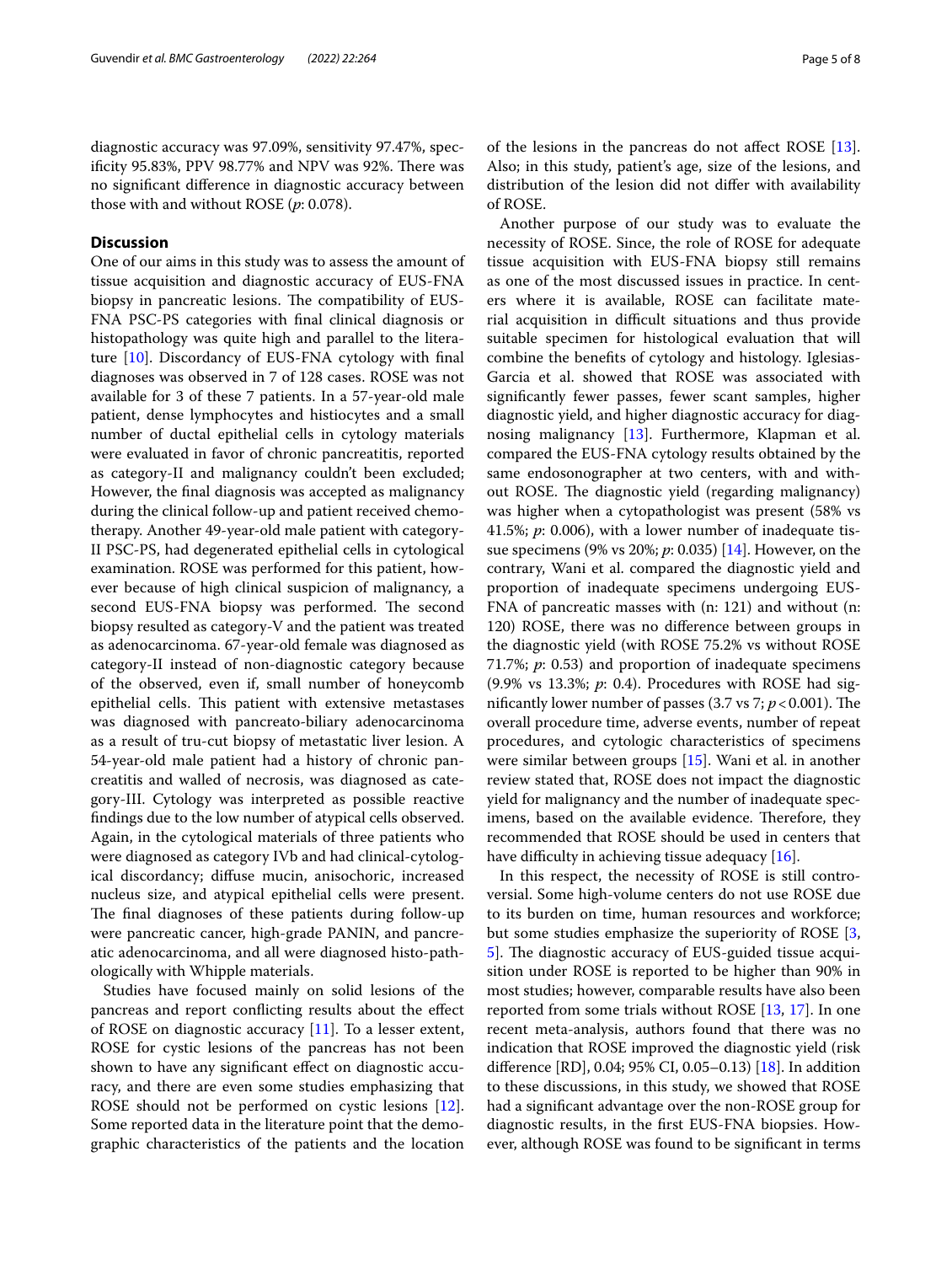of yielding diagnostic results, the fnal diagnostic accuracy of the cases with ROSE was not signifcantly diferent from those without ROSE.

Lisotti A. et al. showed in their study that, when EUS-FNA biopsy diagnoses and fnal diagnostic results were compared in cases with and without ROSE; performing with ROSE had a higher pooled sensitivity with similar pooled specifcity. In particular, sensitivity and specifcity were 83% (95% CI, 64–93%) and 98% (95% CI, 80–100%) when ROSE was present, respectively, as compared with 65% (95% CI), 57–73%) and 94% (95% CI, 31–100%) when ROSE was not available. [\[7](#page-6-6)]. However, Fabbri et al. pointed to no signifcant diference in sensitivity, specifcity, positive and negative likelihood ratios, and diagnostic accuracy in his study, when 333 pancreatic solid lesions were divided into ROSE and non-ROSE. [[11](#page-6-10)]. In addition, some studies reported that ROSE's success in providing diagnostic results is insufficient even if it is applied in non-diagnostic cases [[17\]](#page-7-1). In our study, among 34 nondiagnostic cases, ROSE did not signifcantly change the success of acquiring fnal diagnostic results.

ROSE can also contribute to the pathologist in terms of the number of passes, slide smearing and cell blocks. In this study, the amount of tissue acquired with ROSE (number of slides, cell blocks) was found to be signifcantly superior than those without ROSE. The reason for this may be the intervention of the cytopathologist/ pathologist/ cytology technician who qualifes the cytological material as insufficient during ROSE, increasing the number of passes and the manipulation for obtaining tissue, also spreading the tissue to the slides and forming the appropriate cell block. The advantages of obtaining a cell block, especially with fne needle aspiration, are: being able to see the lesion pattern, performing immunohistochemical staining to support the diagnosis, and acquirement of tissue for molecular analysis, even contributing to the appropriate chemotherapy regimen and molecular targeted therapy [[19](#page-7-3)].

Studies report that the needle type used and macroscopic on-site evaluation by the endoscopist efects the quality and tissue acquisition and thus success in acquiring cell block  $[20]$  $[20]$ . There is limited evidence on the diagnostic performance of EUS-guided fne-needle biopsy (FNB) sampling for GI subepithelial lesions and pancreas. Facciorusso A. et al. studied on a meta-analysis to compare EUS-FNB sampling performance with EUS-FNA [[23\]](#page-7-5); For GI subepithelial lesions, pooled rate of obtaining adequate sample for FNB was 94.9% (range, 92.3– 97.5%) and for FNA 80.6% (range, 71.4–89.7%; OR, 2.54; 95% CI, 1.29–5.01; P Z 0.007). When ROSE was available, no signifcant diference between the 2 techniques was observed. Optimal histologic core procurement rate was 89.7% (range, 84.5–94.9%) with FNB and 65% (range, 55.5–74.6%) with FNA (OR, 3.27; 95% CI, 2.03– 5.27; *p*<0.0001). In another study, S.F.Crino et al. suggested that EUS-FNB should become standard of care for grading assessment of suspected pNETs. Study showed stronger correlation for Ki-67 values between EUS-FNB and surgical specimens, and that EUS-FNB outperformed EUS-FNA in the evaluation of small pNETs [\[24](#page-7-6)]. In FNA, although white, yellowish-colored biopsy material of appropriate thickness helps to acquire more cells, and to show the pattern and architecture of the lesion, the role of slide smear for achieving a defnitive diagnosis cannot be ignored [\[4](#page-6-3), [13](#page-6-12), [21](#page-7-7)]. Adequate slide number and presence of cell block may be sufficient to make a defnitive diagnosis without the need for a second interventional procedure. In addition, it is very critical that the cell block can provide the needed extra tissue for auxiliary immunohistochemical techniques and molecular tests [[22\]](#page-7-8).

There are studies in the literature to optimize the needle type, number of passes, smearing slide techniques and cell block acquisition when ROSE is available [[5,](#page-6-4) [6](#page-6-5)]. Erickson et al. in their study, stated that the number of passes should be between 3 and 6 in order to obtain high diagnostic accuracy with ROSE during the FNA procedure targetting pancreas [\[6\]](#page-6-5). Furthermore, Chung et al. in their multicenter study, suggested 4 as the optimum number of passes to be applied in centers that do not use ROSE in Korea [[5](#page-6-4)]. Mizutani et al. demonstrated the contribution of the cell block acquirement to make the defnitive diagnosis, in terms of the applicability of ancillary tests and molecular studies  $[19]$  $[19]$ . Therefore, even a single cell block from the lesion can be very valuable, increasing the sensitivity and specifcity for accurate diagnosis. In addition, there are studies on the optimization of the slide smear technique; However, the optimum "number of slide smearing" requiring for high (a) diagnostic yield has not been examined in-depth for both ROSE and non-ROSE applications.

In our study, the number of passes, slides and cell blocks were signifcantly higher with ROSE application in diagnostic cases compared to those without ROSE. However, in cases with ROSE, the diagnostic cases was not diferent than non-diagnostic ones regarding the number of passes, slides and cell blocks. ROSE was independently associated with diagnostic yield in regression analysis, which can be interpreted as follows: (1) Although there is a pathologist at the bedside, it may not have sufficiently increased the number of passes and thus the tissue acquisition in non-diagnostic cases. In addition, (2) slides and cell blocks may have been prepared technically improperly, and it may have caused degeneration of cells and tissues with artefactual changes. This could have prevented giving diagnostic competence. (3) If the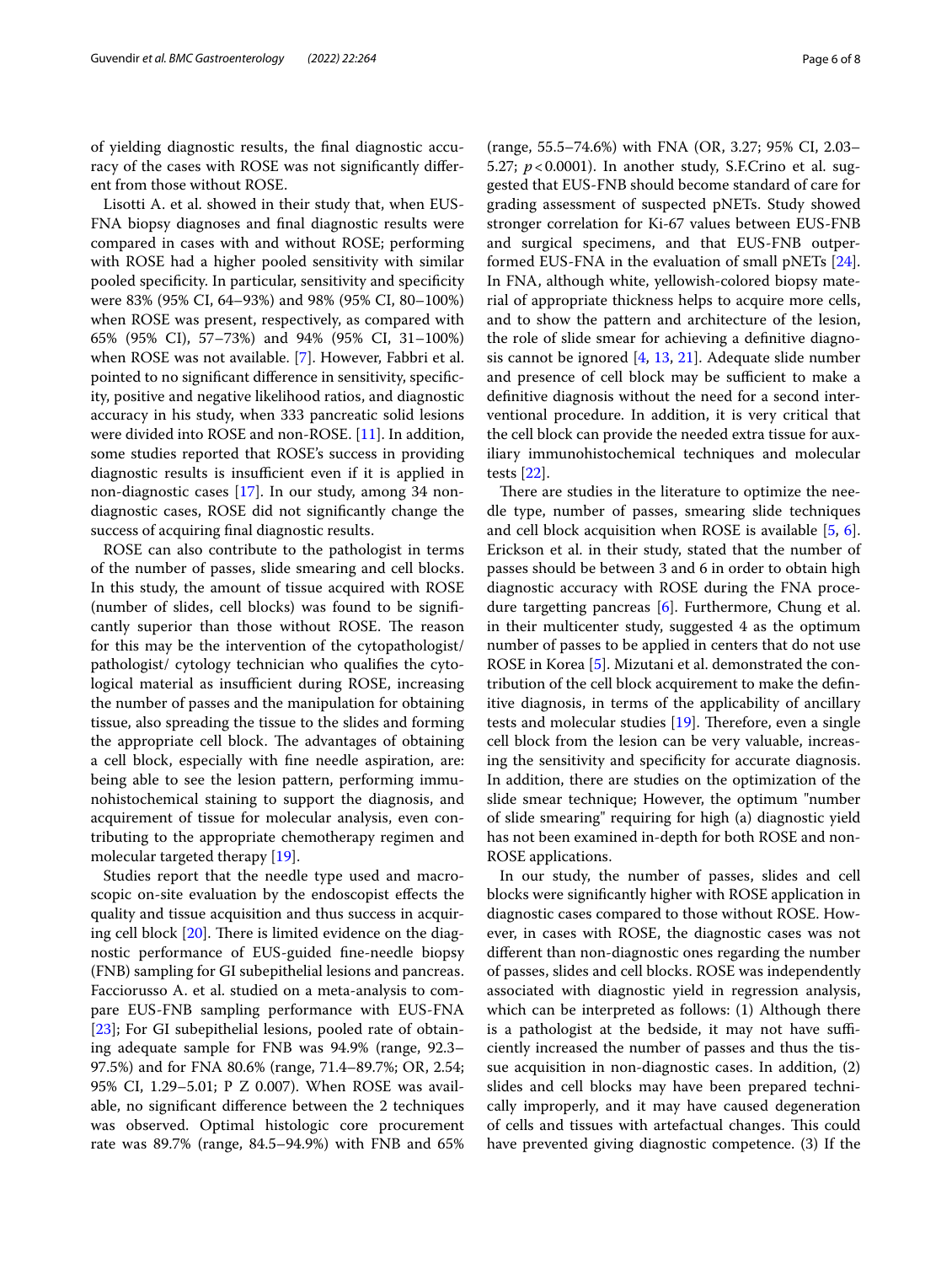possibility of complications is high in patients who have undergone intervention, the number of passes may have been reduced.

## **Conclusion**

As a result, ROSE can increase the number of passes, slides and cell blocks, but it does not have an advantage in diagnostic accuracy. The optimum number of slides has not been examined in the literature, and ROSE may increase the number of required slide smears, which may beneft the pathologist in diagnosis. If the lesion is solid and/or contains a solid component, the success of obtaining a diagnostic yield is higher in patients with ROSE than in those without. Therefore, ROSE still maintains its applicability in terms of making the fnal diagnosis to the patient and increasing the diagnostic efficiency.

#### **Abbreviations**

ROSE: Rapid on-site evaluation; EUS: Endosonographic ultrasound imaging; FNA: Fine needle aspiration; PSC-PS: Papanicolaou Society of Cytopathology in Pancreatobiliary System; PPV: Positive predictive value; NPV: Negative predictive value; SD: Standard deviation; IQR: Interquartile range; PANIN: High grade pancreatic intraepithelial neoplasia; IPMN: Intraductal papillary mucinous neoplasm; WON: Walled of necrosis; NA: Not available; T: True; F: False.

#### **Acknowledgements**

All authors have contributed significantly, and that all authors are in agreement with the content of the manuscript.

#### **Author contributions**

Concepts and design: IG. Defnition of intellectual content: IEZ. Literature search: IG, IEZ, KO. Manuscript preparation: IG, IEZ. Manuscript editing: IG, IEZ, KO. Manuscript review: IG, IEZ, KO. All authors read and approved the fnal manuscript.

#### **Funding**

There is no funding for this research.

#### **Availability of data and materials**

The datasets (original extraction sheets) used and/or analysed during the current study are available from the corresponding author on reasonable request.

#### **Declarations**

#### **Ethics approval and consent to participate**

This study was prospectively registered and approved by the Ethics Committee of Health Sciences University Umraniye Research and Training Hospital. Informed written consent was obtained from all patients. All methods were carried out in accordance with relevant guidelines and regulations.

#### **Consent for publication**

Not applicable.

#### **Competing interests**

All authors declare no conficts of interest.

#### **Author details**

<sup>1</sup> Pathology Department, Umraniye Training and Research Hospital, University of Health Sciences, Alemdağ Bulvarı, Elmalıkent Mahallesi, 34766 Ümraniye, İstanbul, Turkey. <sup>2</sup> Gastroenterology Department, Umraniye Training and Research Hospital, University of Health Sciences, Alemdağ Bulvarı, Elmalıkent Mahallesi, 34766 Ümraniye, İstanbul, Turkey.

Received: 20 March 2022 Accepted: 5 May 2022<br>Published online: 27 May 2022

#### **References**

- <span id="page-6-0"></span>1. McGuigan A, Kelly P, Turkington RC, Jones C, Coleman HG, McCain RS. Pancreatic cancer: a review of clinical diagnosis, epidemiology, treatment and outcomes. World J Gastroenterol. 2018;24(43):4846–61. [https://doi.](https://doi.org/10.3748/wjg.v24.i43.4846) [org/10.3748/wjg.v24.i43.4846.](https://doi.org/10.3748/wjg.v24.i43.4846)
- <span id="page-6-1"></span>2. Ilic M, Ilic I. Epidemiology of pancreatic cancer. World J Gastroenterol. 2016;22:9694–705. [https://doi.org/10.3748/wjg.v22.i44.9694.](https://doi.org/10.3748/wjg.v22.i44.9694)
- <span id="page-6-2"></span>3. Pitman MB, Centeno BA, Ali SZ, Genevay M, Stelow E, Mino-Kenudson M, Fernandez-del Castillo C, Max Schmidt C, Brugge W, Layfeld L. Standardized terminology and nomenclature for pancreatobiliary cytology: The Papanicolaou Society of Cytopathology Guidelines. Diagn Cytopathol. 2014;42(4):338–50. [https://doi.org/10.4103/1742-6413.133343.](https://doi.org/10.4103/1742-6413.133343)
- <span id="page-6-3"></span>4. Crinò SF, Manfrin E, Scarpa A, Baldaque-Silva F, Carrara S, De Nucci G, Larghi A. EUS-FNB with or without on-site evaluation for the diagnosis of solid pancreatic lesions (FROSENOR): protocol for a multicenter randomized non-inferiority trial. Dig Liver Dis. 2019. [https://doi.org/10.1016/j.](https://doi.org/10.1016/j.dld.2019.03.008) [dld.2019.03.008](https://doi.org/10.1016/j.dld.2019.03.008).
- <span id="page-6-4"></span>5. Chung MJ, Park SW, Kim SH, Cho CM, Choi JH, Choi EK, Lee TH, Cho E, Lee JK, Song TJ, Lee JM, Son JH, Park JS, Oh CH, Park DA, Byeon JS, Lee ST, Kim HG, Chun HJ, Choi HS, Park CG, Cho JY. Clinical and technical guideline for endoscopic ultrasound (EUS)-guided tissue acquisition of pancreatic solid tumor: Korean society of gastrointestinal endoscopy (KSGE). Clin Endosc. 2021;54(2):161–81. [https://doi.org/10.5946/ce.2021.069.](https://doi.org/10.5946/ce.2021.069)
- <span id="page-6-5"></span>6. Erickson RA, Sayage-Rabie L, Beissner RS. Factors predicting the number of EUS-guided fne-needle passes for diagnosis of pancreatic malignancies. Gastrointest Endosc. 2000;51:184–90. [https://doi.org/10.1016/s0016-](https://doi.org/10.1016/s0016-5107(00)70416-0) [5107\(00\)70416-0.](https://doi.org/10.1016/s0016-5107(00)70416-0)
- <span id="page-6-6"></span>7. Lisotti A, Frazzoni L, Fuccio L, Serrani M, Cominardi A, Bazzoli F, Fusaroli P. Repeated EUS-FNA of pancreatic masses after nondiagnostic or inconclusive results: systematic review and meta-analysis. Gastrointest Endosc. 2020. [https://doi.org/10.1016/j.gie.2020.01.034.](https://doi.org/10.1016/j.gie.2020.01.034)
- <span id="page-6-7"></span>8. Lewin D. Optimal EUS-guided FNA cytology preparation when rapid on-site evaluation is not available. Gastrointest Endosc. 2020;91(4):847–8. <https://doi.org/10.1016/j.gie.2019.12.009>.
- <span id="page-6-8"></span>Hoda RS, Finer EB, Arpin RN, Rosenbaum M, Pitman MB. Risk of malignancy in the categories of the papanicolaou society of cytopathology system for reporting pancreaticobiliary cytology. J Am Soc Cytopathol. 2019. [https://doi.org/10.1016/j.jasc.2019.01.002.](https://doi.org/10.1016/j.jasc.2019.01.002)
- <span id="page-6-9"></span>10. Ozretić L, Simonović AV, Rathbone ML, Young MPA, Perez-Machado MA. The benefts of the Papanicolaou society of cytopathology System for reporting pancreatobiliary cytology: a 2-year review from a single academic institution. Cytopathology. 2021;32(2):227–32. [https://doi.org/](https://doi.org/10.1111/cyt.12949) [10.1111/cyt.12949](https://doi.org/10.1111/cyt.12949).
- <span id="page-6-10"></span>11. Fabbri C, Fuccio L, Fornelli A, Antonini F, Liotta R, Frazzoni L, Larghi A, Maimone A, Paggi S, Gusella P, Barresi L. The presence of rapid on-site evaluation did not increase the adequacy and diagnostic accuracy of endoscopic ultrasound-guided tissue acquisition of solid pancreatic lesions with core needle. Surg Endosc. 2017;31(1):225–30. [https://doi.org/](https://doi.org/10.1007/s00464-016-4960-4) [10.1007/s00464-016-4960-4.](https://doi.org/10.1007/s00464-016-4960-4)
- <span id="page-6-11"></span>12. Estrada P, Benson M, Gopal D, Buehler D, Pfau P. Cytology with rapid onsite examination (ROSE) does not improve diagnostic yield of EUS-FNA of pancreatic cystic lesions. Diagn Cytopathol. 2019. [https://doi.org/10.](https://doi.org/10.1002/dc.24291) [1002/dc.24291.](https://doi.org/10.1002/dc.24291)
- <span id="page-6-12"></span>13. Iglesias-Garcia J, Dominguez-Munoz JE, Abdulkader I, Larino-Noia J, Eugenyeva E, Lozano-Leon A, Forteza-Vila J. Infuence of on-site cytopathology evaluation on the diagnostic accuracy of endoscopic ultrasoundguided fne needle aspiration (EUS-FNA) of solid pancreatic masses. Am J Gastroenterol. 2011;106(9):1705–10. [https://doi.org/10.1038/ajg.2011.119.](https://doi.org/10.1038/ajg.2011.119)
- <span id="page-6-13"></span>14. Klapman JB, Logrono R, Dye CE, et al. Clinical impact of on-site cytopathology interpretation on endoscopic ultrasound-guided fne needle aspiration. Am J Gastroenterol. 2003;98:1289–94. [https://doi.org/10.](https://doi.org/10.1111/j.1572-0241.2003.07472.x) [1111/j.1572-0241.2003.07472.x](https://doi.org/10.1111/j.1572-0241.2003.07472.x).
- <span id="page-6-14"></span>15. Wani S, Mullady D, Early D, et al. The clinical impact of immediate onsite cytopathology evaluation during endoscopic ultrasound-guided fne needle aspiration (EUS-FNA) of pancreatic mass: fnal results of a